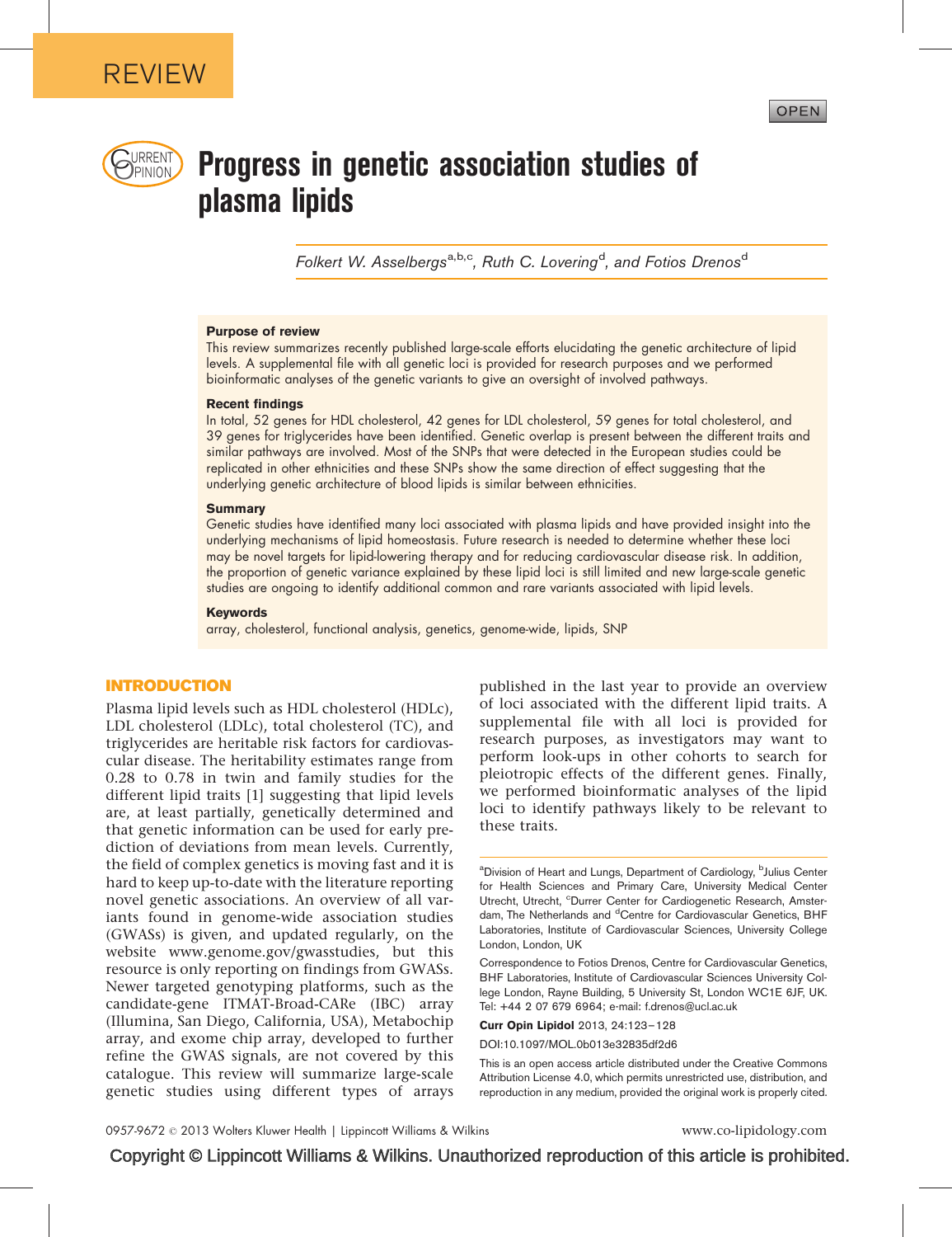## KEY POINTS

- Genetic studies have successfully identified a large number of lipid loci including multiple potential novel targets for drug development.
- The underlying genetic architecture of blood lipids is, for a large part, similar between ethnicities, but population-specific lipid loci have been identified.
- Efforts are ongoing to identify rare variants and additional common variants to explain a larger proportion of the genetic variance in diverse populations.
- Functional follow-up studies of novel lipid loci and studies investigating the relation of novel loci to cardiovascular outcome are crucial to further elucidate the underlying biology and drug target validation.

## GENOME-WIDE ASSOCIATION STUDIES

As reviewed previously in this Journal [\[2\],](#page-5-0) a large GWAS meta-analysis from the Global Lipids Consortium (GLGC) with more than 100 000 samples has identified 95 known and novel genetic loci associated with lipid levels [\[3\].](#page-5-0) These loci are all listed in Supplemental Table 1, [http://links.lww.com/COL/](http://links.lww.com/COL/A4) [A4](http://links.lww.com/COL/A4). This study clearly shows the clinical relevance of performing GWASs. For example, a common genetic variant in the HMGCR locus was found to be significantly related to LDLc. More importantly, this locus was also related to coronary artery disease (CAD) in line with the well established effect of statins, which inhibit HMGCR (3-hydroxy-3-methylglutaryl CoA reductase). Interestingly, this GWAS identified genes that harbor pathogenic mutations causing familial hypercholesterolemia, such as the LDLR and PCSK9 genes, both of which were also found to be associated with CAD [\[3\].](#page-5-0)

### ITMAT-BROAD-CARE CARDIOCHIP

Recently, the International IBC Lipid Genetics Consortium  $[4^{\bullet\bullet}]$  $[4^{\bullet\bullet}]$  $[4^{\bullet\bullet}]$ , using the gene-centric IBC chip covering approximately 50 000 DNA markers across 2000 genes previously implicated with cardiovascular disease, performed a meta-analysis involving genetic data from over 65 000 individuals and replicated the results in an independent set of studies with over 25 000 individuals of European ancestry and the GLGC results [\[3\].](#page-5-0) This study identified 21 novel genes associated with levels of LDLc, HDLc, TC, and triglycerides. Some of the new loci reported were found in interesting and unexpected loci, such as the BMI locus FTO [\[5\]](#page-5-0), suggesting a causal relationship between adiposity and HDLc, as this relation became nonsignificant when introducing

BMI into the model. Interestingly, the well known breast cancer susceptibility locus BRCA2 [\[6\]](#page-5-0) was associated with LDLc, but the underlying mechanism responsible for this association is not yet understood. Future studies are needed to fully comprehend the involved pathways and whether these loci may be potential targets for drug treatment. Other detected loci may become clinically relevant in the short-term such as the INSR gene, which was previously associated with triglyceride levels in animal models [\[7\]](#page-5-0). Berberine, an isoquinoline alkaloid found in the root, rhizome, and stem bark of many plant species and used as a traditional Chinese medicine, is believed to upregulate the expression of INSR through the protein kinase C-dependent pathway [\[8\]](#page-5-0) and has been associated with lowering of fasting blood glucose, insulin, and triglyceride levels in a clinical study of type 2 diabetes patients, confirming the relationship between the insulin receptor and triglyceride levels [\[9\].](#page-5-0) Another identified drug target is the HCAR2 gene, which was related to HDLc. HCAR2 is also known as niacin receptor 1, a well known target of niacin. Niacin has been shown to lower LDLc levels and increase HDLc [\[10\].](#page-5-0) Niacin treatment led to regression of carotid intima–media thickness in patients with an LDLc less than 2.6 mmol/l included in the Arterial Biology for the Investigation of the Treatment Effects of Reducing Cholesterol 6-HDL and LDL Treatment Strategies in Atherosclerosis (ARBITER-6-HALTS trial) [\[11\].](#page-5-0) Despite their larger effects, the Intervention in Metabolic Syndrome with Low HDL/High Triglycerides: Impact on Global Health Outcomes (AIM-HIGH) study, however, did not demonstrate any significant effect on outcome in patients with LDLc less than 1.8 mmol/l during a mean follow-up of 3 years, despite improvements in HDLc [\[12\]](#page-5-0). Niacin lowers LDLc in part through inhibition of DGAT2, another significant locus in the IBC meta-analysis. DGAT2 is also the presumed target of Omacor (Lovaza), a drug on the market for treatment of hypertriglyceridemia [\[13\]](#page-5-0). Future studies are necessary to investigate the pleiotropic effects of the detected novel lipid loci from the IBC Cardiochip and assess their relationship with relevant cardiovascular outcomes.

The International IBC Lipid Genetics Consortium was also able to verify 49 of the 136 GLGC reported associations, which due to lack of a large enough independent sample were not previously replicated. Another 38 loci in the GLGC were not represented in the IBC chip showing some of the shortcomings of gene-centric approaches. The researchers also found that some of the strongest signals appeared to have sex-specific effects but in none of the loci was the effect solely present in a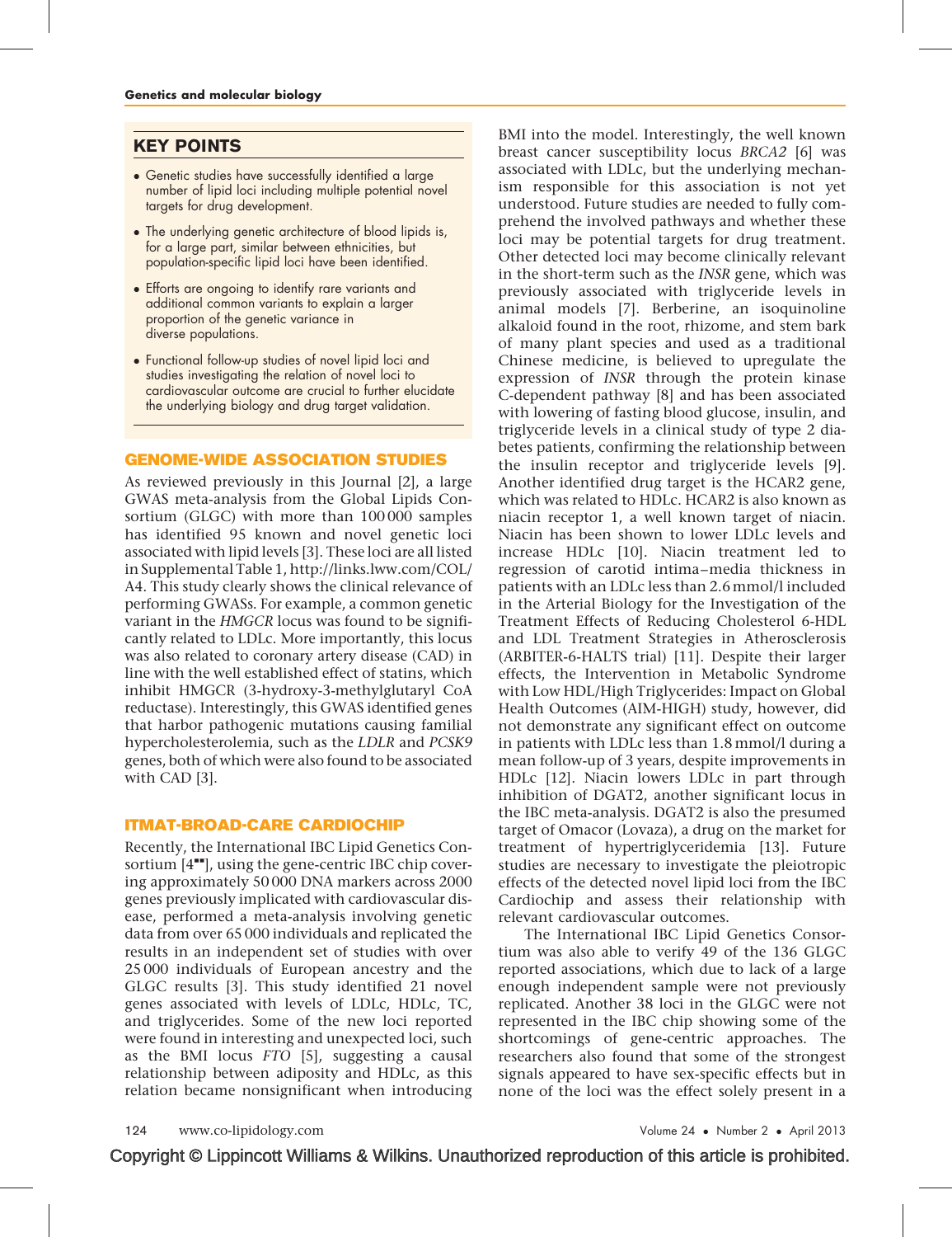single sex. Based on the denser coverage provided by the IBC chip compared to GWAS arrays, it was revealed that a number of well known loci have a much more complex genetic architecture than previously thought. Almost one in five of all the genotyped SNPs in the study were of frequency lower than 1%, but half of all the statistically significant signals belonged in this category. Of note was the very strong association seen between the familial hypercholesterolemia causing APOB R3527Q (rs5742904) and LDLc  $(P=1.039 \times 10^{-46})$ . This, along with the great majority of the associations identified with rare variants, was not pursued further due to the restriction imposed on the results in terms of the meta-analysis heterogeneity measure of  $I^2$ , which for rs5742904 was 96.6%.

Interestingly, the IBC study further supported that the heritability of lipids, based on the additive effects of SNPs, differs among sexes with women having higher heritability for HDLc but potentially lower heritability for triglycerides compared to men, whereas no difference could be found for LDLc and TC  $[4^{\bullet\bullet},14]$  $[4^{\bullet\bullet},14]$ . However, so far we can still only explain less than a third of the expected genetic heritability of lipid levels, around 10–15%  $[4^{\bullet\bullet}]$  $[4^{\bullet\bullet}]$  $[4^{\bullet\bullet}]$ . It is currently believed that a large proportion of this heritability is explained by common var-iants, as illustrated by Vattikuti et al. [\[15](#page-5-0)<sup>\*</sup>[\]](#page-5-0) who showed that 58% of the genetic variance of height could be explained by considering all common SNPs. We expect that the explained heritability of lipids will increase as more common functional variants are identified by ongoing initiatives such as the 1000 genomes imputed meta-analysis and specific targeted arrays such as the Metabochip. It has also been speculated that the remaining proportion of the heritability may be explained by rare variants [minor allele frequency  $(MAF) < 5\%$ ] [\[16\]](#page-5-0). However, despite their larger effects, uncommon variants, such as those found in the PCSK9 [\[17\]](#page-5-0) and LDLR [\[18\]](#page-5-0) genes, may not contribute significantly to the problem of 'missing' heritability. A recent study by Park et al. [\[19](#page-5-0)"[\]](#page-5-0) showed that common SNPs explain a larger fraction of the genetic variance than genetic variants with a lower allele frequency. However, this study did not investigate the contribution of variants with an allele frequency less than 1%.

### BIOINFORMATICS ANALYSES

We conducted a bioinformatic analysis of the gene loci identified by the GLGC and IBC consortia. We included the genes listed by the authors, as shown in Supplemental Table S1, [http://links.lww.com/COL/](http://links.lww.com/COL/A4) [A4](http://links.lww.com/COL/A4), as well as several of the genes around the top

SNPs, when in an area of dense gene clusters. The Mouse Genome Informatics functional enrichment tool VLAD ([http://proto.informatics.jax.org/](http://proto.informatics.jax.org/prototypes/vlad-1.0.3/) [prototypes/vlad-1.0.3/](http://proto.informatics.jax.org/prototypes/vlad-1.0.3/)) was used to look for overrepresentation of Gene Ontology biological processes represented by each gene list dataset relative to the human dataset as a whole. The goa\_human annotation set was selected; the query dataset (as UniProt IDs) was pasted into the 'Query Set' field. The 'Universe Set' field was left blank (to specify all human genes in annotation file). The 'Display Settings' options selected were 'Pruning threshold': 3 and 'Collapsing threshold': 6. A graphical summary of the functional analyses is shown in Fig. 1, and the more detailed outputs of these analyses can be found in Supplementary Tables S2–S5, [http://](http://links.lww.com/COL/A4) [links.lww.com/COL/A4.](http://links.lww.com/COL/A4) Tables S6, [http://links.](http://links.lww.com/COL/A5) [lww.com/COL/A5](http://links.lww.com/COL/A5) and S7, summarize the functional analyses results obtained. Not surprisingly, some overlap exists between the genetic architecture of the different lipid traits as illustrated in Fig. 1. Most pathways are shared by all four traits and only a few, such as 'digestion', are present in a selection. Although all traits are associated with the 'circulatory system development' category, LDLc has the largest number of genes in this group. From Fig. 1, it is also evident that the four main roles of lipids in the body are represented in almost similar percentages, though 'metabolism' is the most common category and 'coagulation' is only represented in HDLc. The overlap of the processes is not surprising when Fig. 2 and Supplemental Table S1, [http://links.](http://links.lww.com/COL/A4) [lww.com/COL/A4](http://links.lww.com/COL/A4) are considered. Six genes are associated with all fours traits, CETP, APOB, FADS1-2-3, APOE, APOA1, and TRIB1, although not always with the same SNP. HDLc is the trait with the largest number of unique associations, 28, whereas LDLc and TC seem to have the largest overlap with 25 genes in common. Finally, although TC is the lipid trait with the largest number of associated genes, 59, there are only five unique signals verifying its role as a grouping measure of the lipid profile.

## ONGOING EFFORTS: METABOCHIP, EXOME CHIP, AND SEQUENCING

Recently, a number of efforts to further investigate the identified lipid signals have been made public. The Metabochip array of nearly 200000 SNP markers aims to follow up the most significant associated variants from the GWAS meta-analysis on type 2 diabetes, CAD and myocardial infarction, and quantitative traits related to these diseases, in order to find additional variants and refine previous associations through fine mapping [\[20\].](#page-5-0) For lipids,

0957-9672 © 2013 Wolters Kluwer Health | Lippincott Williams & Wilkins www.co-lipidology.com 125

Copyright © Lippincott Williams & Wilkins. Unauthorized reproduction of this article is prohibited.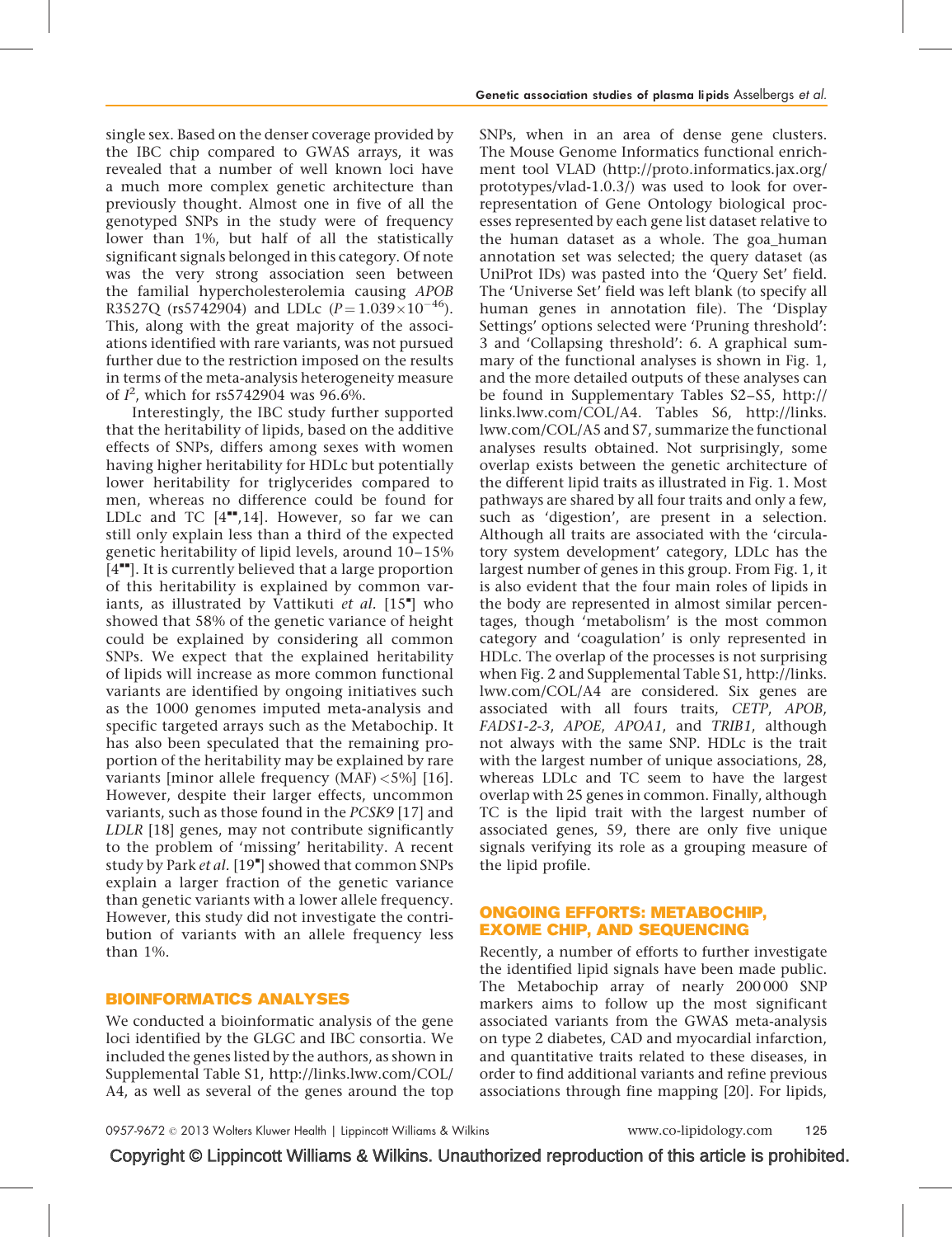

FIGURE 1. Diagrammatic representation of the enrichment of Gene Ontology terms within the genes associated with lipid trait SNPs. A selection of the enriched Gene Ontology terms are listed on the outer arc (full list of enriched Gene Ontology terms in Supplemental Table S7, [http://links.lww.com/COL/A4\)](mailto:f.drenos@ucl.ac.uk). The inner arc provides biological process grouping terms for the Gene Ontology terms on the outer arc. The arcs represent the percentage of genes in all four lipid trait datasets, which are annotated to these Gene Ontology terms.

65 345 SNPs with preliminary evidence for association were meta-analyzed with the previous GWAS results in a total sample size of up to 188 578 individuals. Lipid levels were associated with 167 genomic regions, of which 63 were novel. These novel signals were in pathways with other, previously known, lipid-related genes. Loci associated with HDLc, LDLc, TC, and triglycerides were also associated with other cardiovascular and metabolic traits such as T2D, CAD, BMI, and blood pressure [\[21\].](#page-5-0) Other ongoing efforts include the work by the European Network for Genetic and Genomic Epidemiology (ENGAGE) consortium [\[22\]](#page-5-0), which uses 1000 Genomes imputed GWAS data and preliminary results suggest that another 19 novel associations can be identified by this approach. The increasing affordability of whole genome sequencing has made the sequencing of patients with high lipid levels and their comparison with individuals of normal or low lipid levels possible.

This approach can help to not only identify novel loci, but also to fine map already established loci. It is likely that these efforts will be able to extend our ability to detect new rare variants with high effect sizes, although those with more moderate effects will require increasingly bigger sample sizes. As an example of this approach, a recent study by Sanna et al. [\[23\]](#page-5-0) sequenced the PCSK9 and LDLR genes and detected several rare variants that were missed by conventional GWASs. The costs of performing whole exome and whole genome sequencing in individuals has dropped dramatically, but still it remains unaffordable to sequence complete genomes in large populations. As an intermediate solution, both Affymetrix and Illumina have developed an exome array containing variants in coding regions that have been seen more than once in existing whole genome or whole exome sequence datasets. Detailed description of the design of the exome chip can be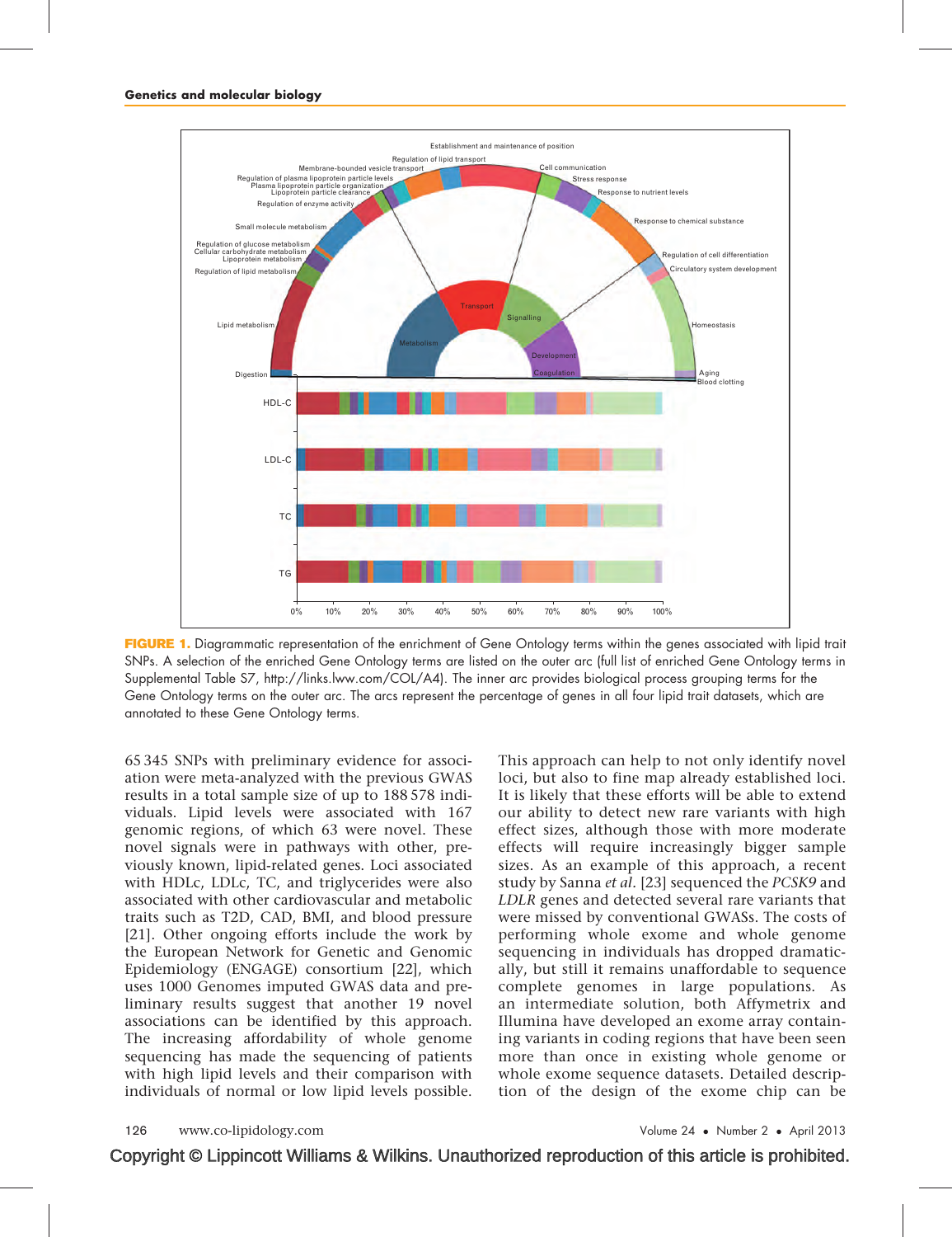

FIGURE 2. Venn diagram showing the overlap between the genes associated with the four lipids traits from large-scale studies up to now.

found on http://genome.sph.umich.edu/wiki/ Exome\_Chip\_Design. The first results of the exome chip on lipid traits are expected soon.

#### MULTIETHNIC ANALYSES

Genetic studies have predominantly been performed in individuals with European ancestry. However, most of the SNPs that have been detected in European studies have also been replicated in other ethnicities. The Global Lipid Consortium has validated their identified SNPs in several non-European populations including African–Americans, East Asians, and South Asians [\[3\]](#page-5-0). In addition, most of these SNPs show the same direction of effect, suggesting that the underlying genetic architecture of blood lipids is similar between ethnicities. However, some of the associated loci seem to be unique for a specific ethnic background. For example, a recent meta-analysis in approximately 10 000 individuals from different ethnicities (e.g., Hispanic, African–American, East Asian) using the previously mentioned IBC Cardiochip found a significant association between HDLc and a nonsense mutation within the CD36 locus in the African–American population [\[24](#page-5-0)"[\]](#page-5-0). This variant, rs3211938-G, has

been shown in previous studies to be associated with CD36 deficiency and with susceptibility to malaria [\[25\]](#page-5-0) and is nearly absent in Europeans, with a MAF of 0.0005, suggesting a population-specific variation.

Additional studies are ongoing to further investigate the contribution of rare variants in other ethnicities. Recently, whole exome data for 3581 individuals from different ethnicities suggested an association between titin (TTN) and HDLc, and between thymocyte nuclear protein 1 (THYN1) and cholesterol [\[26\]](#page-5-0). However, these results are still pending replication in independent studies.

## IDENTIFICATION OF CAUSAL VARIANTS

It is important to realize that the identified genetic variant is not per se responsible for the association with the lipid trait, as most often they are tagging the functional change which might be located outside the gene or in a different gene altogether. Attention is now focusing on the identification of these causal variants using statistical and laboratory approaches. The recently published Encyclopedia Of DNA Elements (ENCODE) data may play an important role in identifying functional regulatory regions of the genome involved in lipid metabolism, with a number of relevant cell lines included  $[27"$  $[27"$ . A recent study examined the effect of variation upon open chromatin and was able to identify a causal regulatory variant for HDLc levels within the gene encoding LXR- $\alpha$  (rs7120118) [\[28\].](#page-5-0) This study highlighted the problems of GWASs, as linkage disequilibrium at this region spans more than 29 genes, and the lead SNP was previously assigned to F2, a gene involved in clotting [\[3\].](#page-5-0) Novel use of statistical methods can be applied to fine-mapping studies, and a recent Bayesian approach has been applied to identify causal variants for coronary heart disease (CHD) and T2D [\[29\],](#page-5-0) a method that could equally be applied to lipid traits. A study of functional variants at the LPL locus combined both statistical and laboratory methodologies to identify two independent regulatory variants (rs327 and rs3289) [\[30\]](#page-5-0) associated with triglyceride levels, in addition to the established rs328 (S447X) variant [\[31\]](#page-5-0).

#### **CONCLUSION**

A large number of lipid loci have been identified by meta-analyses of genetic association studies. The identification of these loci provides novel information about the underlying mechanism(s) of lipid biology, which may eventually lead to novel drug targets to reduce lipid levels and thereby the risk of cardiovascular disease. The proportion of the

0957-9672 © 2013 Wolters Kluwer Health | Lippincott Williams & Wilkins www.co-lipidology.com 127

Copyright © Lippincott Williams & Wilkins. Unauthorized reproduction of this article is prohibited.